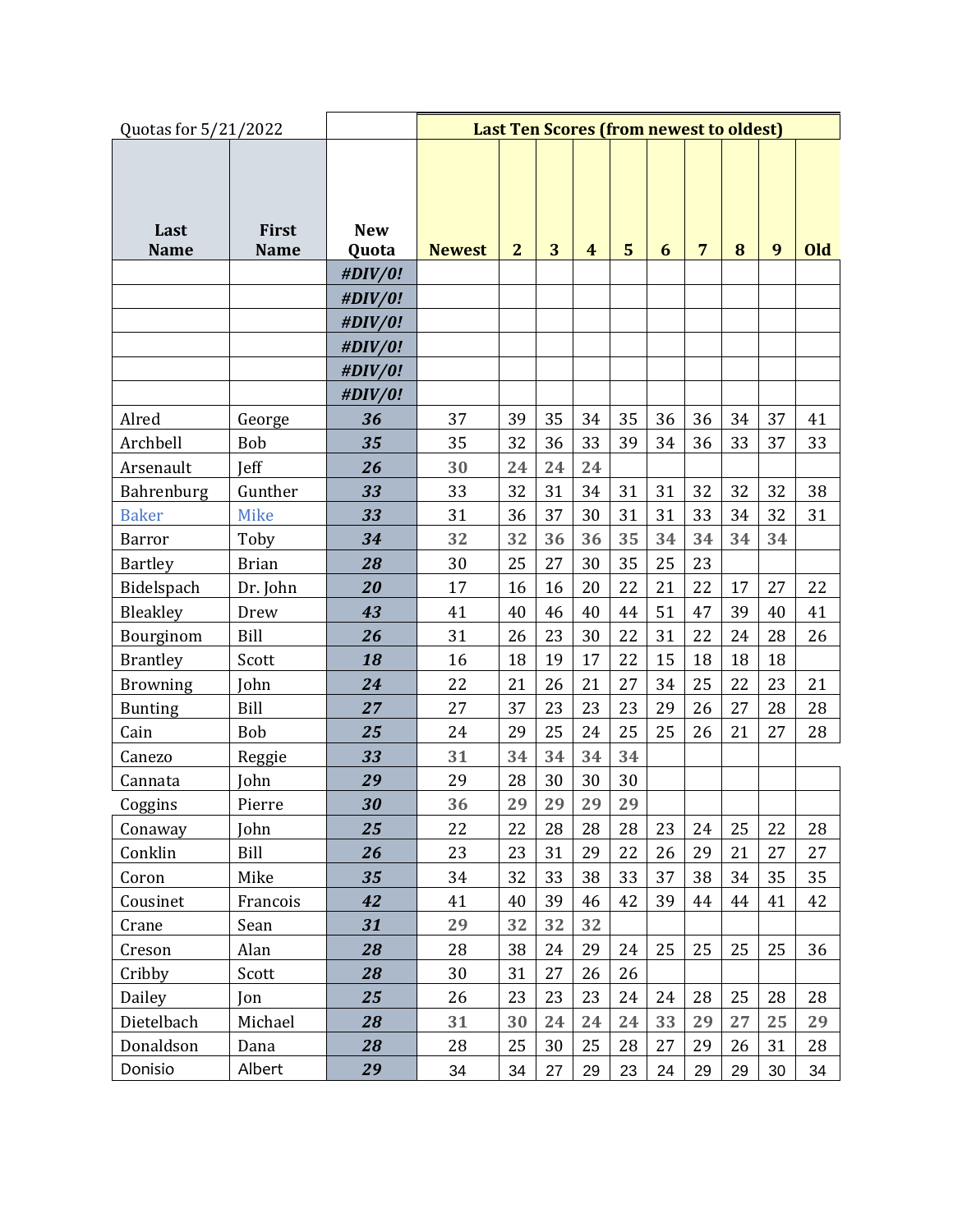| Dunkelberge     |            |    |    |    |    |    |    |    |    |    |    |    |
|-----------------|------------|----|----|----|----|----|----|----|----|----|----|----|
| r               | Nik        | 18 | 16 | 19 | 19 | 19 |    |    |    |    |    |    |
| Farren          | Dalan      | 42 | 40 | 41 | 47 | 44 | 39 | 46 | 44 | 40 | 43 | 39 |
| Ferdiani        | Mike       | 24 | 27 | 21 | 28 | 21 | 29 | 27 | 25 | 25 | 20 | 20 |
| Fox             | Mike       | 41 | 48 | 39 | 40 | 40 | 40 |    |    |    |    |    |
| Fusaro          | Lou        | 19 | 16 | 17 | 17 | 25 | 17 | 18 | 18 | 19 | 20 | 20 |
| Gass            | Jamie      | 16 | 14 | 14 | 14 | 24 | 14 | 16 | 14 | 15 | 15 | 16 |
| Gedraitis       | Alan       | 18 | 17 | 15 | 15 | 22 | 15 | 16 | 19 | 17 | 19 | 23 |
| Gerbino         | Jeff       | 28 | 36 | 24 | 27 | 24 | 27 | 39 | 23 | 24 | 28 | 25 |
| Goluba          | Tony       | 28 | 27 | 25 | 24 | 29 | 29 | 26 | 30 | 32 | 24 | 32 |
| Gould           | Linda      | 18 | 15 | 18 | 15 | 22 | 16 | 18 | 21 | 14 | 23 | 16 |
| Gould           | Jay        | 30 | 28 | 33 | 33 | 28 | 28 | 29 | 28 | 32 | 35 | 28 |
| Gunson          | Joe        | 21 | 19 | 20 | 19 | 27 | 21 | 30 | 20 | 19 | 17 | 15 |
| Harris          | Larry      | 27 | 25 | 25 | 25 | 30 | 24 | 25 | 25 | 31 | 25 | 39 |
| Heller          | Rob        | 33 | 32 | 30 | 30 | 32 | 31 | 32 | 32 | 33 | 32 | 41 |
| Hendricks       | Kevin      | 27 | 27 | 29 | 24 | 26 | 30 | 25 | 28 | 31 | 30 | 22 |
| Hill            | Chip       | 37 | 34 | 34 | 34 | 34 | 41 | 33 | 45 | 36 | 40 | 38 |
| Himmanen        | Hank       | 30 | 27 | 28 | 29 | 29 | 32 | 32 | 32 |    |    |    |
| Kelsey          | Phil       | 28 | 30 | 20 | 30 | 30 | 30 |    |    |    |    |    |
| Knight          | Jim        | 38 | 37 | 42 | 43 | 36 | 36 | 36 | 39 | 37 | 40 | 37 |
| Kobel           | Paul       | 35 | 33 | 36 | 38 | 33 | 33 | 45 | 33 | 33 | 34 | 36 |
| Kopsell         | Jon        | 41 | 48 | 38 | 38 | 39 | 39 | 44 | 40 | 40 | 41 | 44 |
| Krieg           | Lee        | 37 | 40 | 45 | 37 | 33 | 34 | 34 | 35 | 34 | 34 | 43 |
| Kusky           | Mike       | 29 | 26 | 26 | 27 | 36 | 27 | 27 | 33 | 27 | 28 | 29 |
| Labon           | Al         | 32 | 32 | 29 | 38 | 28 | 30 | 31 | 29 | 31 | 32 | 35 |
| Lafleur         | Cathy      | 23 | 20 | 26 | 21 | 21 | 22 | 23 | 22 | 22 | 29 | 23 |
| Lafleur         | Milton     | 31 | 32 | 33 | 30 | 30 | 29 | 29 | 32 | 30 | 30 | 30 |
| Levesque        | Job        | 38 | 36 | 36 | 36 | 36 | 35 | 42 | 46 | 45 | 33 | 37 |
| Mancini         | Matt       | 27 | 23 | 26 | 35 | 28 | 26 | 26 | 25 | 27 | 26 | 32 |
| <b>Marangos</b> | Demetrios  | 25 | 25 | 23 | 24 | 28 | 26 | 26 | 26 |    |    |    |
| McCarty         | J.C.       | 23 | 25 | 22 | 21 | 21 | 22 | 22 | 26 | 28 | 21 | 21 |
| McRee           | Gerald     | 33 | 31 | 32 | 32 | 32 | 32 | 33 | 33 | 33 | 34 | 40 |
| Morton          | Ray        | 28 | 35 | 25 | 34 | 25 | 25 | 25 | 27 | 27 | 25 | 27 |
| Mosier          | Ted        | 35 | 33 | 33 | 36 | 36 | 36 |    |    |    |    |    |
| Murphy          | Patrick    | 25 | 28 | 30 | 26 | 25 | 22 | 28 | 22 | 22 | 29 | 22 |
| Nelson          | Dan        | 27 | 24 | 24 | 32 | 29 | 24 | 27 | 26 | 31 | 26 | 26 |
| Nelson          | Mark       | 30 | 32 | 27 | 28 | 26 | 38 | 28 | 25 | 26 | 26 | 40 |
| Nockels         | Dan        | 24 | 25 | 24 | 23 | 26 | 32 | 22 | 21 | 23 | 21 | 21 |
| Nordman         | Wayne      | 31 | 28 | 28 | 33 | 28 | 28 | 29 | 38 | 29 | 35 | 30 |
| Oldro           | <b>Bob</b> | 34 | 31 | 32 | 42 | 31 | 31 | 35 | 31 | 42 | 31 | 33 |
| Oldro           | Keri       | 37 | 35 | 36 | 35 | 36 | 36 | 40 | 41 | 39 | 35 | 36 |
| Padova          | Jordan     | 36 | 33 | 34 | 34 | 34 | 34 | 35 | 35 | 36 | 36 | 44 |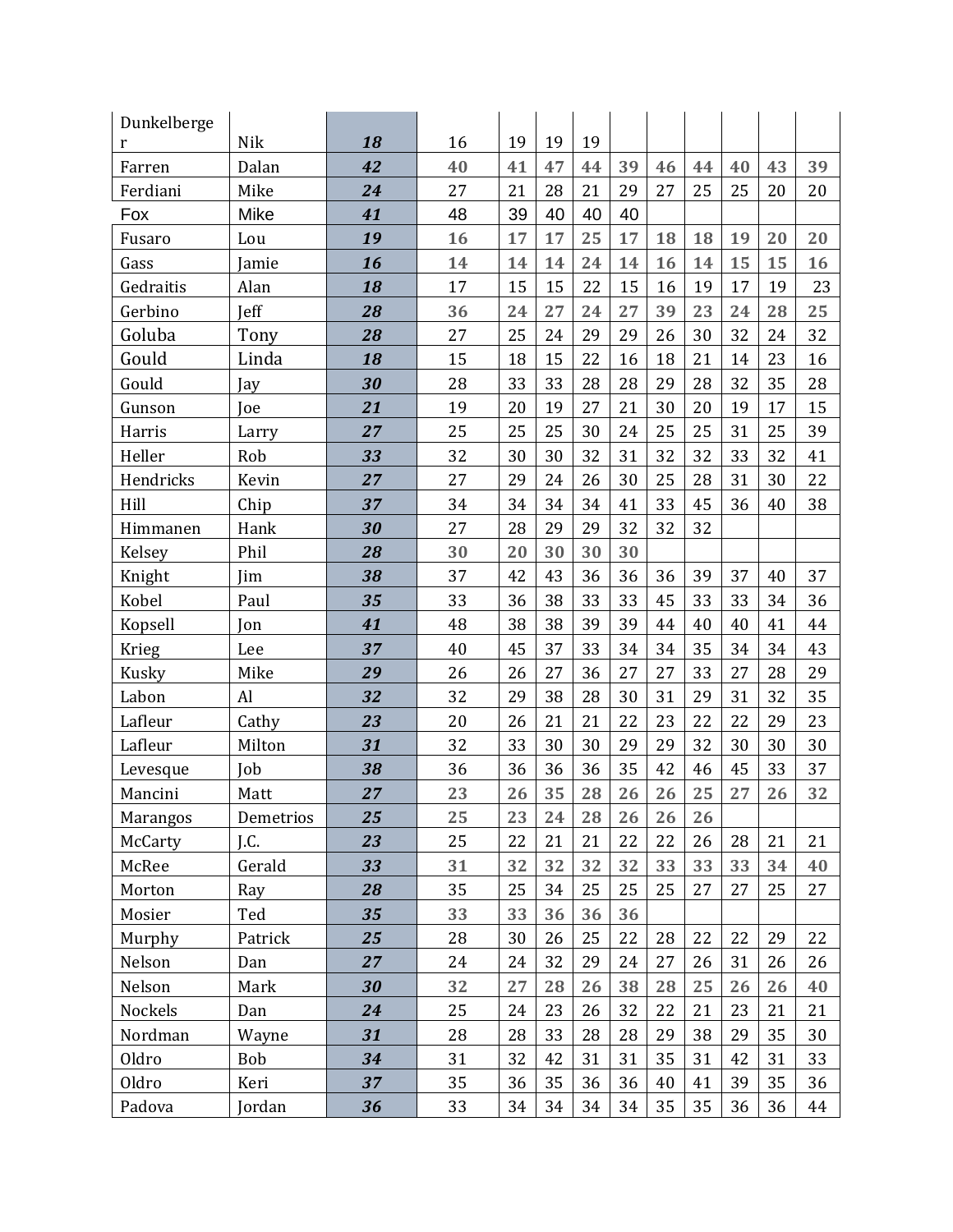| Padova    | Austin      | 42 | 49 | 38 | 42             | 46 | 37 | 38 | 42 |    |    |    |
|-----------|-------------|----|----|----|----------------|----|----|----|----|----|----|----|
| Parks     | Shelby      | 31 | 24 | 31 | 34             | 34 | 34 |    |    |    |    |    |
| Pecore    | Gary        | 31 | 29 | 33 | 30             | 33 | 29 | 29 | 29 | 36 | 29 | 35 |
| Perslicka | Rick        | 25 | 21 | 25 | 31             | 23 | 24 | 31 | 23 | 24 | 25 | 24 |
| Prack     | Don         | 19 | 19 | 20 | 16             | 18 | 17 | 17 | 19 | 24 | 21 | 17 |
| Roberts   | George      | 31 | 29 | 34 | 35             | 28 | 28 | 31 | 29 | 30 | 30 | 35 |
| Rocco     | Bob         | 35 | 32 | 34 | 37             | 35 | 35 | 35 |    |    |    |    |
| Rousseau  | Randy       | 20 | 22 | 18 | 20             | 21 | 19 | 20 | 22 | 19 | 20 | 20 |
| Roxby     | Gary        | 32 | 29 | 31 | 40             | 29 | 36 | 30 | 30 | 31 | 31 | 35 |
| Rush      | Mike        | 10 | 13 | 9  | $\overline{7}$ | 9  | 11 |    |    |    |    |    |
| Sans      | Robert      | 24 | 24 | 21 | 24             | 24 | 24 | 24 |    |    |    |    |
| Sellner   | Robert      | 24 | 25 | 22 | 22             | 23 | 23 | 27 | 26 | 26 | 26 |    |
| Sherman   | Jeff        | 37 | 34 | 35 | 35             | 36 | 36 | 40 | 40 | 40 |    |    |
| Sherwood  | Chuck       | 31 | 29 | 29 | 37             | 28 | 28 | 29 | 41 | 34 | 27 | 31 |
| Siggins   | George      | 26 | 28 | 25 | 27             | 25 | 23 | 26 | 24 | 24 | 27 | 35 |
| Sizemore  | Rich        | 26 | 27 | 27 | 30             | 24 | 25 | 24 | 31 | 25 | 25 | 26 |
| Slusher   | Greg        | 36 | 38 | 34 | 34             | 35 | 35 | 45 | 37 | 35 | 35 | 36 |
| Smith     | <b>Rich</b> | 23 | 21 | 28 | 23             | 28 | 27 | 18 | 24 | 20 | 18 |    |
| Smith     | Dave        | 25 | 22 | 23 | 23             | 24 | 24 | 28 | 28 | 28 |    |    |
| Smith     | Alan        | 35 | 32 | 33 | 36             | 36 | 36 |    |    |    |    |    |
| Smith     | Alan        | 37 | 35 | 38 | 38             | 38 | 38 |    |    |    |    |    |
| Snyder    | Pam         | 27 | 27 | 25 | 28             | 28 | 28 |    |    |    |    |    |
| Snyder    | John        | 33 | 30 | 31 | 32             | 32 | 32 | 34 | 33 | 33 | 36 | 33 |
| Steinmann | Pieter      | 25 | 22 | 22 | 22             | 23 | 23 | 30 | 22 | 26 | 23 | 34 |
| Stine     | Kevin       | 25 | 25 | 25 | 25             | 25 |    |    |    |    |    |    |
| Suprenant | John        | 33 | 34 | 30 | 31             | 32 | 32 | 33 | 33 | 33 | 34 | 34 |
| Taylor    | Henry       | 32 | 37 | 33 | 29             | 34 | 30 | 35 | 33 | 29 | 30 | 32 |
| Tee       | Mike        | 27 | 30 | 33 | 32             | 28 | 26 | 23 | 24 | 24 | 27 | 25 |
| Thomas    | Jason       | 29 | 28 | 25 | 25             | 37 | 29 | 28 | 33 | 28 | 24 | 28 |
| Thompson  | Matt        | 21 | 19 | 19 | 25             | 25 | 20 | 20 | 20 | 21 | 21 | 24 |
| Thorton   | Chris       | 23 | 20 | 21 | 22             | 25 | 25 | 25 |    |    |    |    |
| Tieff     | Dave        | 32 | 30 | 35 | 30             | 30 | 30 | 36 | 37 | 33 | 31 | 31 |
| Triscari  | Joe         | 28 | 26 | 32 | 34             | 26 | 27 | 30 | 28 | 31 | 25 | 25 |
| Tuttle    | Timothy     | 19 | 17 | 17 | 18             | 18 | 19 | 19 | 19 | 20 | 24 | 21 |
| Weeks     | Jesse       | 29 | 27 | 27 | 27             | 27 | 30 | 29 | 36 | 31 | 23 | 28 |
| Weeks     | Al          | 26 | 24 | 23 | 31             | 23 | 23 | 31 | 25 | 23 | 28 | 30 |
| Wettig    | Mark        | 33 | 31 | 34 | 34             |    |    |    |    |    |    |    |
| Wilds     | Bob         | 31 | 33 | 32 | 27             | 27 | 42 | 29 | 27 | 38 | 28 | 28 |
| Wilhoite  | Walt        | 18 | 15 | 16 | 25             | 16 | 19 | 16 | 20 | 21 | 16 | 16 |
| Wirth     | Charles     | 30 | 30 | 27 | 26             | 29 | 30 | 30 | 25 | 42 | 32 | 28 |
| Woodrich  | Clay        | 21 | 25 | 23 | 16             | 29 | 26 | 16 | 16 | 16 | 17 | 25 |